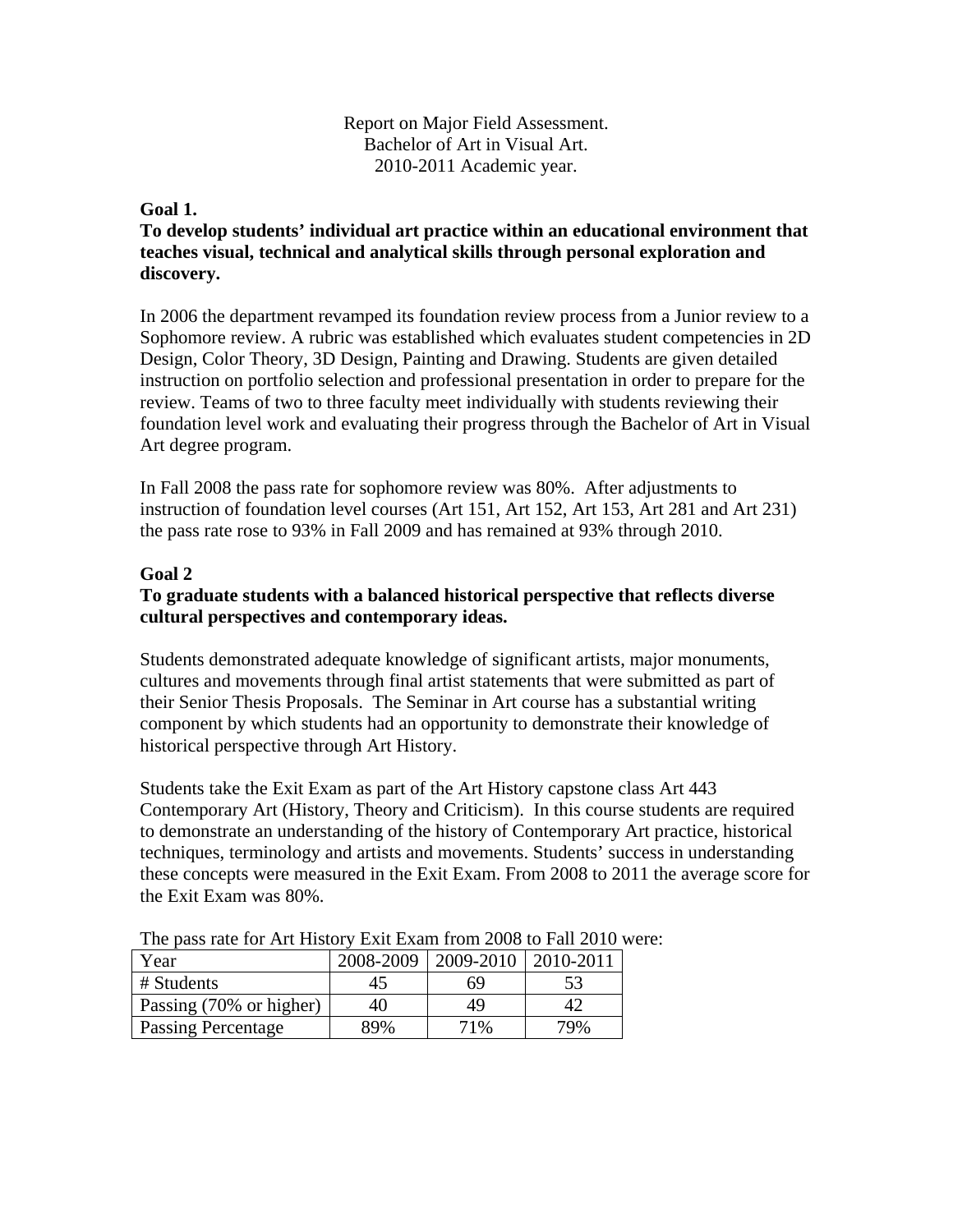## **Goal 3.**

## **To develop students' skills to solve aesthetic problems and to engage in critical dialogues that extend beyond the classroom. To prepare students by example and instruction to be educated viewers, to function as artists and scholars in contemporary society, to pursue advanced study in the visual arts.**

Since 2005, all students in the BA in Art Degree program are required to take Art 499, Thesis Exhibition. Students enrolled in this course submit their work to a faculty committee of seven-to-ten faculty members for evaluation. From 2007 to 2009 the pass rate for students taking Art 499 Senior Exhibition was 100%.

In 2010 the department raised the standards for Art 499 Thesis Exhibition and acceptance into the senior exhibition. Previously the threshold was five artworks accepted into the exhibition. The criterion was changed to "an ambitious body of work" in order to make the evaluation more rigorous and allow room for equivalencies in differences types of artistic media.

| THE DASS TALE TOT ATT 499 HOIL 2008 TO FAIL 2010 WELF. |      |                                                                       |      |     |     |     |
|--------------------------------------------------------|------|-----------------------------------------------------------------------|------|-----|-----|-----|
| Date                                                   |      | Fall 2008   Spr. 2009   Fall 2009   Spr. 2010   Fall 2010   Spr. 2011 |      |     |     |     |
| Passing                                                | 100% | 100%                                                                  | 100% | 95% | 93% | N/A |

# The pass rate for Art 499 from 2008 to Fall 2010 were:

## **Goal 4: Prepare students for graduate school in a visual arts field.**

One of the departmental objectives for the goals listed above states that "students completing the BA in Art degree will be well-prepared to continue their studies at the graduate level if they so chose." The assessment criteria that pertain to this survey states that "85% of graduates will respond with "satisfied" or "very satisfied." In the 2003 - 2006 exit surveys only 31% of students graduating from the Department of Visual Arts responded "Satisfied" or "Very Satisfied" to the statement "I feel my undergraduate studies have prepared me well for possible study at the graduate level, if so choose." To address this issue the department created a new course titled Senior Seminar in the Visual Arts which is now required of Senior students in the Bachelor of Arts Degree in Visual Arts and students in the Ceramics, Drawing, New Media and Animation, Painting, Photography, Printmaking and Sculpture concentrations. The class is devoted to presenting students with detailed information on professional portfolios, resumes, grant writing, professional practices, grad applications, marketing and exhibiting artwork. After the establishment of the course the number of students responding "satisfied" or "very satisfied" jumped to 84% to the question "Help you received from faculty in your department with regard to further educational opportunities."